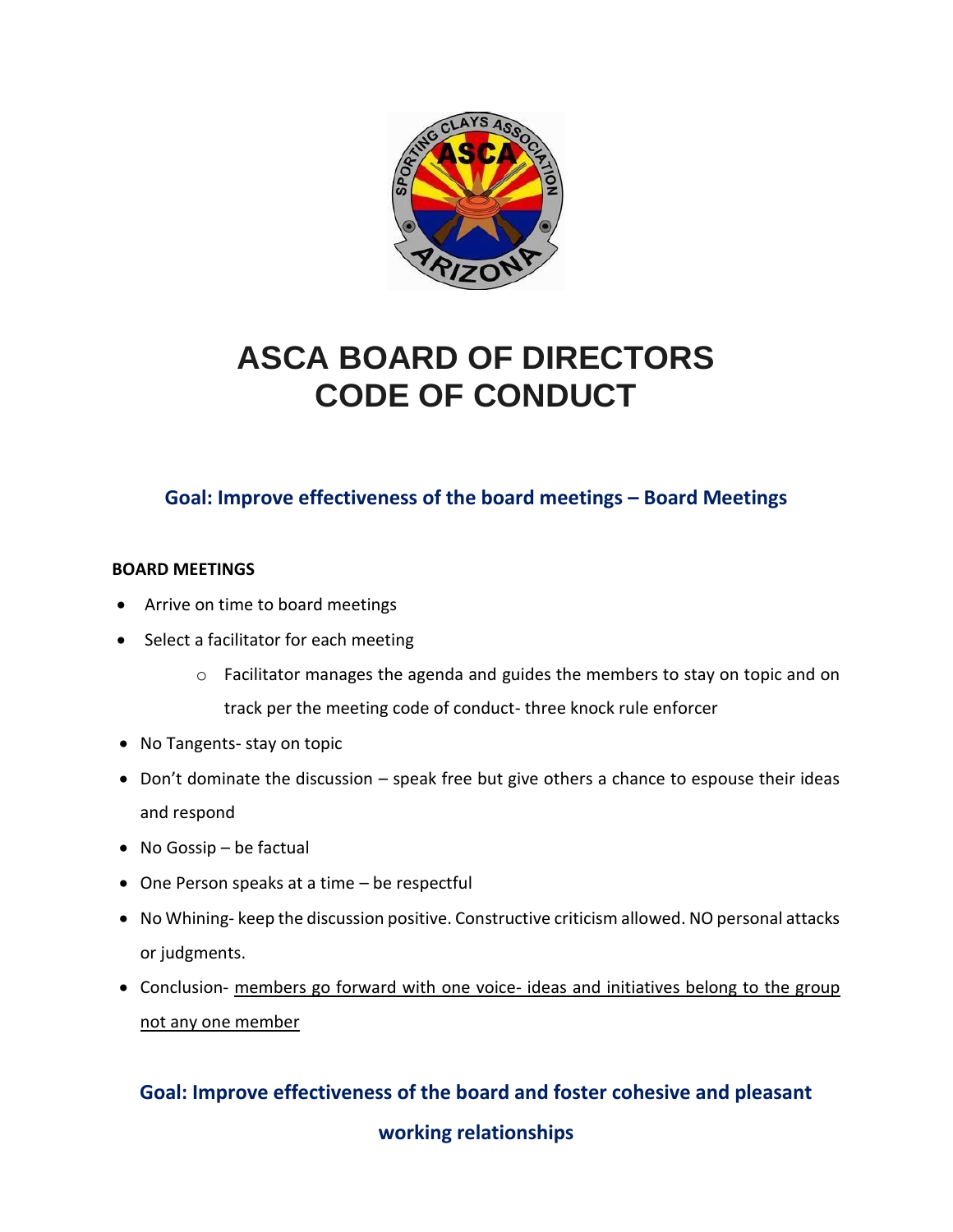

#### **BOARD MEMBERS**

Conduct Personal behavior – it is expected that board members will:

- act ethically, with honesty and integrity, in the best interests of organization at all times;
- take individual responsibility to contribute actively to all aspects of the board's role according to the board member duty statement
- attend a minimum of 75% of board meetings
- make decisions fairly, impartially and promptly, considering all available information, policies and procedures
- treat colleagues with respect, courtesy, honesty and fairness, and have proper regard for their interests, rights, safety and welfare
- not harass, bully or discriminate against colleagues, members of the public
- contribute to a harmonious, safe and productive board environment/culture through professional working relationships
- and not make improper use of their position as board members to gain advantage for themselves or for any other person.

## **Goal: Improve communications and move forward with 'one voice'**

#### **COMMUNICATION AND OFFICIAL INFORMATION**

It is expected that board members will:

- channel all communication between board and public on business matters through the President or appointed information officer
- act promptly to respond to member requests for information
- not disclose official information or documents acquired through membership of the board, other than as required by law or where agreed by decision of the board
- not make any unauthorized public statements regarding the business of the organization
- support, adhere to and not contradict the formal decisions of the Board made in its meetings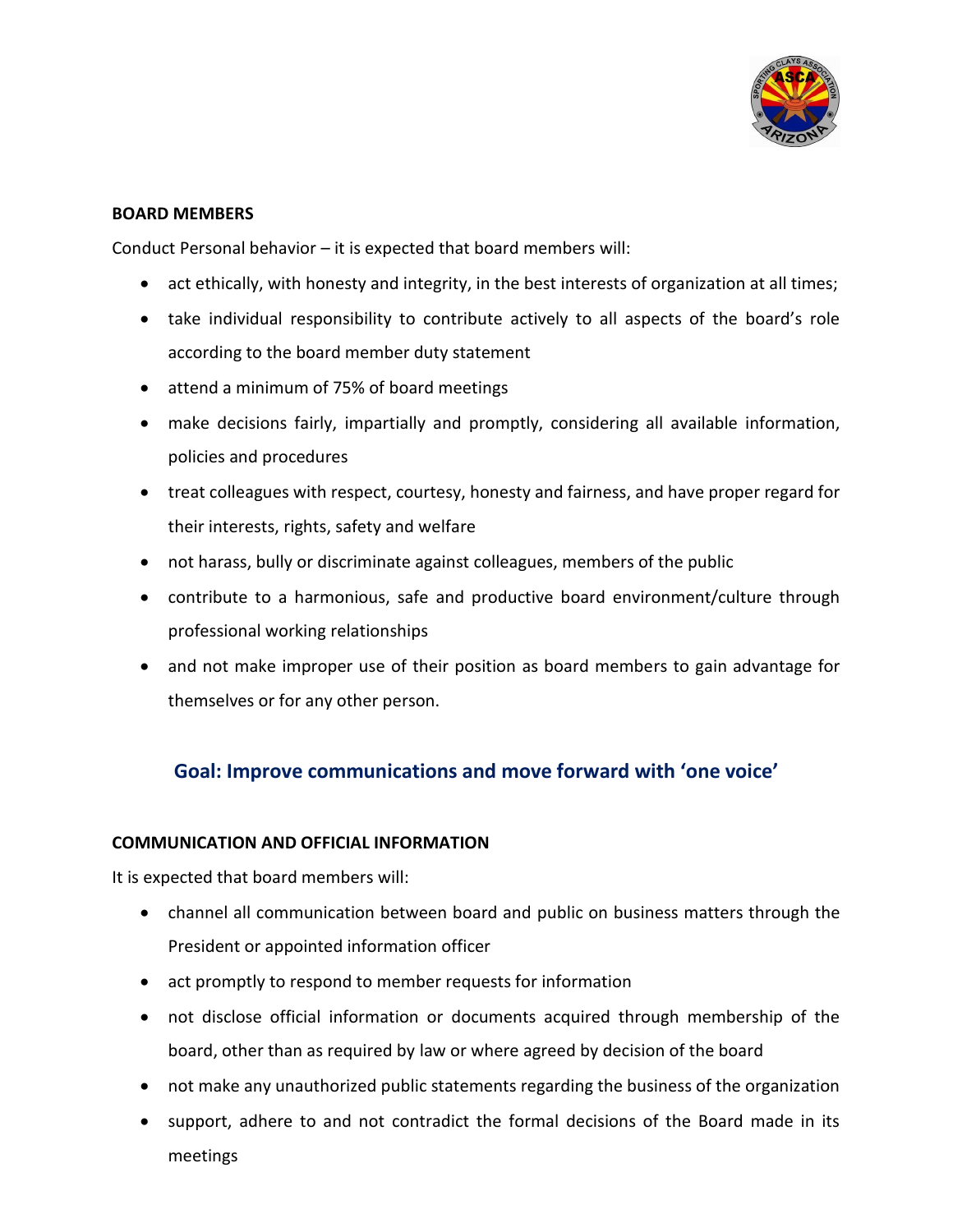

• respect the confidentiality and privacy of all information as it pertains to individuals.

## **Goal: Assure future organizational success and relevancy**

#### **CONFLICTS OF INTEREST**

It is expected that board members will:

- disclose any personal or business interests which may give rise to actual or perceived conflicts of interest
- ensure personal or financial interests do not conflict with their ability to perform official duties in an impartial manner
- not allow personal or financial interests, or the interests of any associated person, to conflict with the interests of the organization.
- manage and declare any conflict between their personal and public duty; and
- where conflicts of interest do arise, ensure they are managed in the public interest.

## **Goal: Ensure fiscal integrity and promote organic growth of membership base.**

#### **ASCA RESOURCES**

it is expected that board members will:

- act in a financially responsible manner, applying due diligence to the scrutiny of financial reports, audit reports and other financial material that comes through or before the board; and
- ensure the efficient use of ASCA-funded resources.
- encourage non-NSCA members to become ASCA members through 1st year incentive program